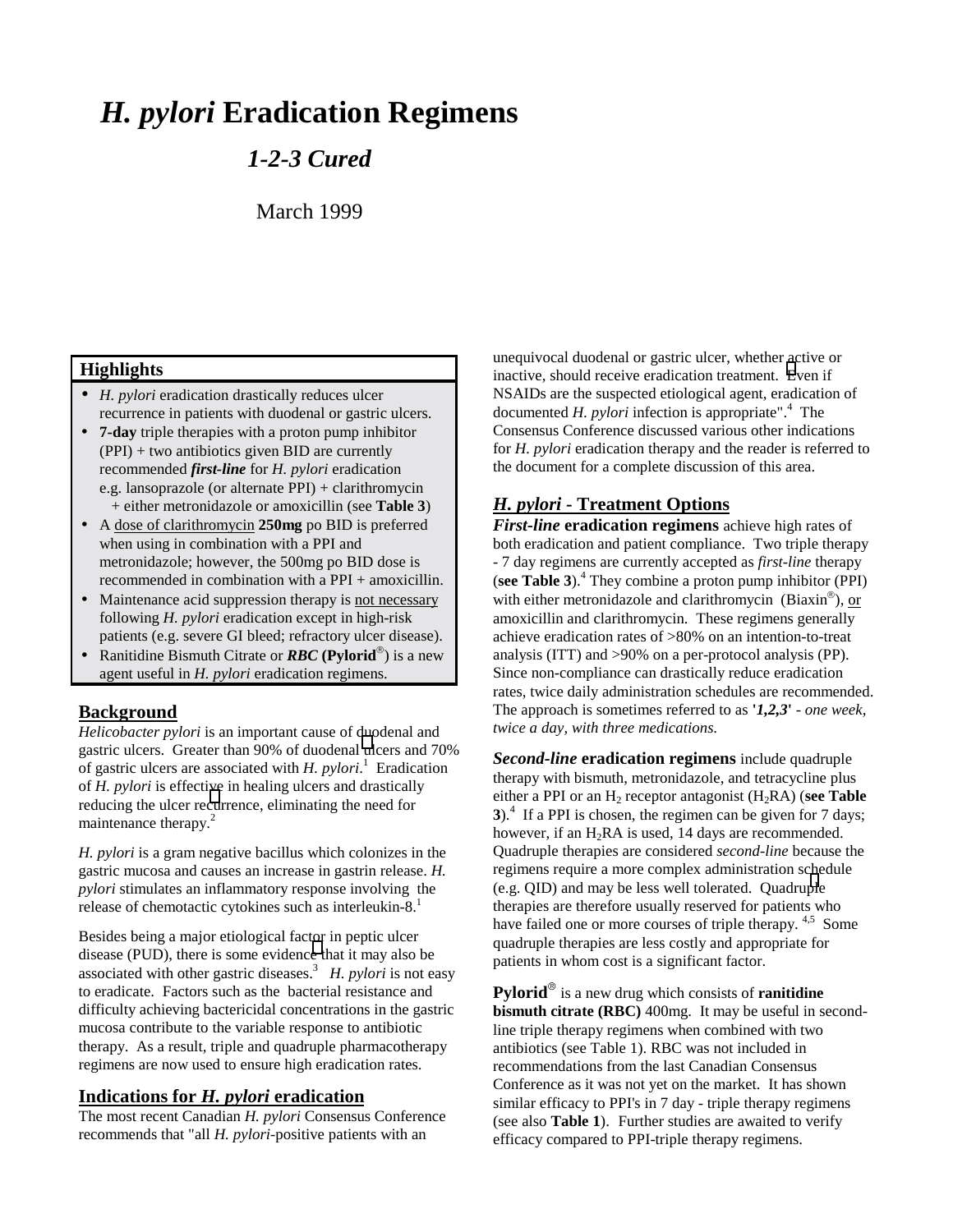## **Considerations in Choosing a Regimen**

If the patient has a **penicillin allergy**, amoxicillincontaining regimens must be avoided. Amoxicillin regimens may also be less effective in patients pretreated with PPI's.<sup>1</sup> If the patient has previously been on **metronidazole**, or is not willing to give up **alcohol** for the 7 day therapy, a nonmetronidazole regimen may be preferred.

If **cost** is a significant concern, a low-cost regimen such as RBC (Pylorid<sup>®</sup>) + metronidazole + tetracycline appears to offer eradication rates similar to first-line PPI triple therapy at a cost of ~ \$45 for 7-day therapy. (Although *H. pylori* eradication is expensive, it consistently results in low[er c](#page-4-0)osts and better outcomes than  $H_2RA$  maintenance therapy.<sup>6,7</sup>)

If **compliance** is a major concern, the *HP*-*Pack* (see Table 3) offers the advantage of a convenient blister card. Each card provides one day's therapy, with morning and evening dosing clearly indicated.

If a patient is on **phenytoin**, **diazepam**, **warfarin**, **theophylline** or other drugs metabolized by **CYP-2C9** or **CYP-2D6**, pantoprazole (Pantoloc®) may be the preferred PPI. Omeprazole is thought to be most likely, and pantoprazole least likely, to have CYP<sub>450</sub> related drug interacti[on](#page-4-0)s, although the significance appears to be minimal.<sup>8</sup> Clarithromycin has more significant potential for drug interactions with various agents as listed in Table 2.

## **Follow Up Acid Suppression**

Recurrence of ulcers following *H. pylori* eradication are uncommon. One prospective study which followed 141 duodenal ulcer and 45 gastric ulcer patients for 9.8 years found no ulcer recurrence after *H. p[ylo](#page-4-0)ri* eradication in patients not taking ASA or NSAIDs.<sup>9</sup> Thus, most patients **do not require further acid suppression treatment following** *H. pylori* **eradication**. Additional short term acid suppression with PPI's or  $H_2RA$ 's may be indicated in symptomatic patients.<sup>5</sup> Complicated patients with large, or refractory ulcers, should receive acid suppression treatment until ulcer healing and *H. pylori* eradication can be  $\overline{\text{documented}}$ <sup>2</sup> In the case of gastric ulceration, follow-up is important in ensuring complete ulcer healing, and excluding the possibility of malignancy. Upon eradication of *H. pylori* and completion of ulcer healing, maintenance therapy is only indicated in patients at high risk for recurrence of bleeding (e.g. need for continued ASA/NSAID therapy; high acidsecretory condition ).

## **Related Questions**

#### **What do we know about the relative efficacies of the various eradication regimens?**

It is difficult to compare eradication rates reported from different studies. There are many variables that can affect these rates. It has been suggested that the intention-to-treat (ITT) rather than the per-prot[oco](#page-4-0)l (PP) analysis should be used as the primary end-point.<sup>10</sup> Few definitive head to head studies have been performed, and given the relatively high eradication rates currently achieved with triple therapies, studies showing significant differences are unlikely.

#### **What are the rates of** *H. pylori* **resistance in Canada?**

*H. pylori* resistance to metronidazole ranges from 11% to 38%. However, when metronidazole is used in regimens

with bismuth subsalicyl[ate](#page-4-0) (BSS) or clarithromycin, they are often still highly effective even if *H. pylori* appears to be metronidazole resistant.<sup>[1](#page-4-0)1</sup>

Primary resistance of *H. pylori* to clarithromycin is low generally less than  $2\%$ .<sup>11,12</sup> Acquired resistance can approach 6%, reinforcing the recommendation to use triple rather than dual therapy.

#### **Is clarithromycin 250mg as good as 500mg in the PPItriple based regimens?**

When used in combination with a PPI and metro[nid](#page-4-0)azole, clarithromycin should be given as  $250mg$  po BID.<sup>13</sup> This is supported by the MACH I Study which found that eradication rates were hi[gher](#page-4-0) with the 250mg dose of clarithromycin than they were with the 500mg dose (90% versus  $84\%$  respectively).<sup>14</sup> The lower dose is also better tolerated and less costly.

When given with a PPI and amoxicillin, the current recommendations are to use **500mg** clarithromycin po BID. Whether this dose offers additional benefit is uncertain. In the MACH I study, the higher clarithromycin dose was superior to the low dose<sup>14</sup>; however, sev[eral stud](#page-4-0)ies have used doses of clarithromycin 250mg po BID while maintaining eradication rates  $>85\%$  ITT.<sup>15,16,17</sup> Unless patient tolerance or cost are significant concerns, the 500mg mg dose of clarithromycin is recommended for PPI triple therapy with amoxicillin.

#### **Is there any rational for selecting one PPI over another?** Studies to date suggest that omeprazole 20mg [BID,](#page-4-0)

lansoprazole 30mg BID, and pantoprazole 40mg BID have comparable efficacy in *H. pylori* eradication.<sup>2,16,18,19</sup> Most controlled studies have used either omeprazole or lansopr[azo](#page-4-0)le. Currently, lansoprazole may be preferred. It has shown more potent inhibition of *H. pylori* urease activity, $^{20}$  is generally less costly, and has less potential for drug interactions than omeprazole.

#### **What if a triple therapy fails?**

Although routine documentation of *H. pylori* eradication is not recommended in uncomplicated ulcer patients, a recurrence of ulcer symptoms warrants a reassessment of *H. pylori* status.<sup>2</sup> Endoscopy and biopsy or a urea breath test may be performed at least four weeks after eradication, and seven days after stopping acid suppressive therapy.<sup>4</sup> Serologic assays are inappropriate as they remain high for several months following successful eradication. Retreatment should usually be attempted with different antibiotics than were originally used. $\textsuperscript{4}$  Resistance is especially a concern with metronidazole and rarely with clarithromycin. Alternative therapy with a quadruple regimen (e.g. PPI, BSS, metronidazole, and tetracycline)<sup>11</sup> or a triple regimen with RBC (Pylorid<sup>®</sup>) may be considered **(see Table 3**).

#### **Is classical triple therapy with bismuth, metronidazole and tetracycline still an option?**

• This triple regimen was not recommended by the Canadian Consensus Conference because a meta-analysis showed that on an ITT analysis, it had an eradication rate of ~78%, below the arbitrary 80% cut-off rate.<sup>2</sup>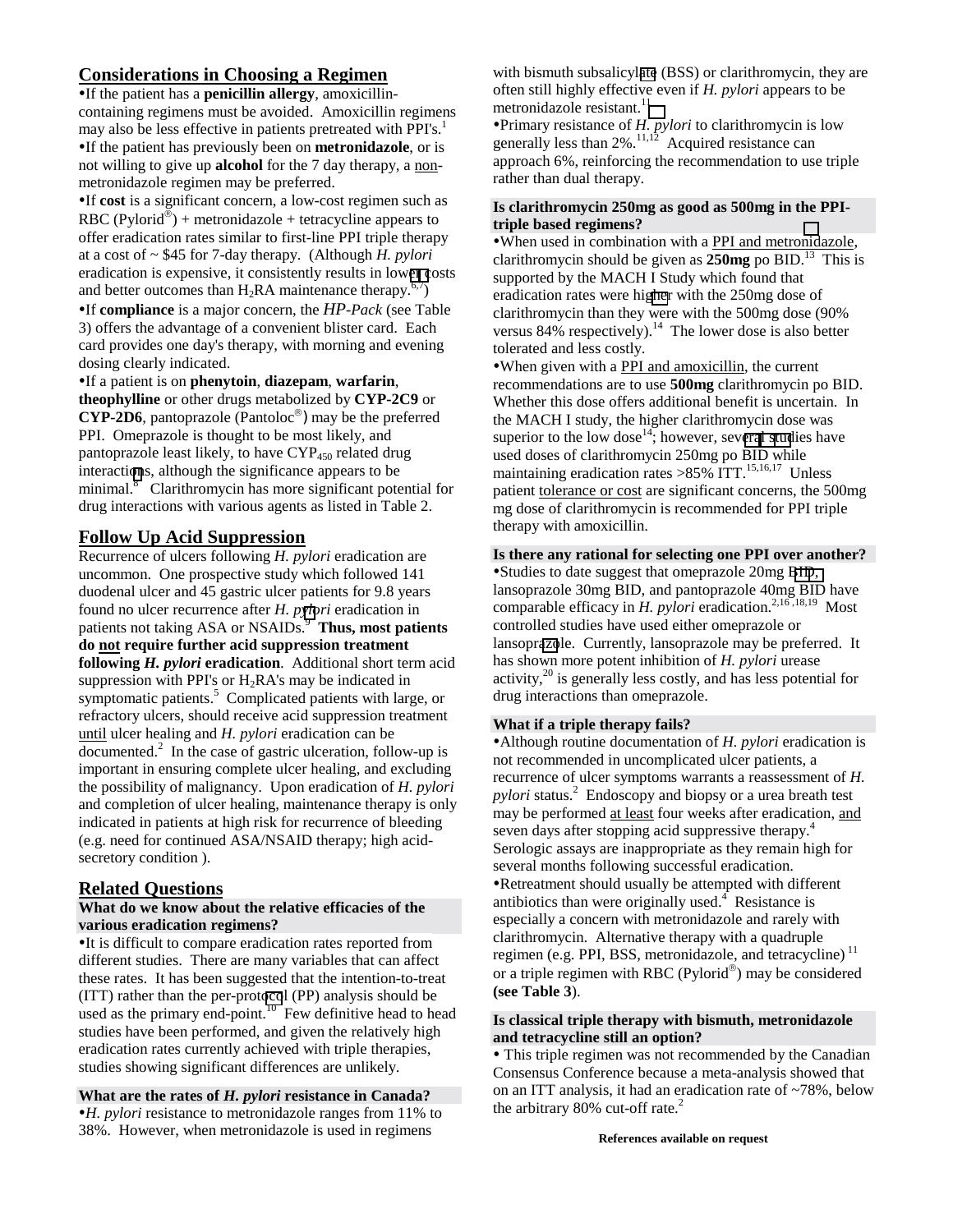## *The Rx Files***:** *H. pylori* **Eradication Supplementary Tables**

| Table 1                                                                                                                                                                                                                                                                                                                                                                                                                                                                                                                                                                                                                                                                                                                                                                                                                                                                                                                                                                   |                                                                                                                                                                                                                                                                                                                                                                                                                                                                                                                                                                                                                                                                                                                                                                                                                                                                                                                                                                                              |  |  |  |  |  |
|---------------------------------------------------------------------------------------------------------------------------------------------------------------------------------------------------------------------------------------------------------------------------------------------------------------------------------------------------------------------------------------------------------------------------------------------------------------------------------------------------------------------------------------------------------------------------------------------------------------------------------------------------------------------------------------------------------------------------------------------------------------------------------------------------------------------------------------------------------------------------------------------------------------------------------------------------------------------------|----------------------------------------------------------------------------------------------------------------------------------------------------------------------------------------------------------------------------------------------------------------------------------------------------------------------------------------------------------------------------------------------------------------------------------------------------------------------------------------------------------------------------------------------------------------------------------------------------------------------------------------------------------------------------------------------------------------------------------------------------------------------------------------------------------------------------------------------------------------------------------------------------------------------------------------------------------------------------------------------|--|--|--|--|--|
| Ranitidine bismuth citrate (RBC) (Pylorid $^{\circledR}$ )                                                                                                                                                                                                                                                                                                                                                                                                                                                                                                                                                                                                                                                                                                                                                                                                                                                                                                                | <b>Table 2</b>                                                                                                                                                                                                                                                                                                                                                                                                                                                                                                                                                                                                                                                                                                                                                                                                                                                                                                                                                                               |  |  |  |  |  |
| Description:                                                                                                                                                                                                                                                                                                                                                                                                                                                                                                                                                                                                                                                                                                                                                                                                                                                                                                                                                              | Anti-H. pylori Agents <sup>24,25</sup>                                                                                                                                                                                                                                                                                                                                                                                                                                                                                                                                                                                                                                                                                                                                                                                                                                                                                                                                                       |  |  |  |  |  |
| • A salt complex resulting from a direct reaction between<br>ranitidine and bismuth citrate. Each 400mg tablet<br>contains 162mg of ranitidine base, 128mg trivalent<br>bismuth, and 110mg of citrate. <sup>21</sup><br>• Effective in the treatment of H. pylori when used in<br>combination with antibiotics.<br>RBC (Pylorid®) Combination Regimens:<br>• Pylorid <sup>®</sup> 400mg po BID + tetracyline 500mg po QID +<br>metronidazole 500mg po TID $\times$ 7 days <sup>22</sup> Eradication                                                                                                                                                                                                                                                                                                                                                                                                                                                                       | Amoxicillin<br>*good MIC's; resistance uncommon; (ampicillin NOT<br>effective as not actively secreted into gastric juice)<br>•coadministration with a PPI or $H_2RA$ increases efficacy<br>•contraindications: penicillin allergy<br>·side effects: diarrhea, PMC, candidiasis<br>Bismuth subsalicylate (BSS) (Peptol Bismol <sup>®</sup> )<br>•topically active - cytoprotective and antimicrobial<br>effects; accumulates in bacterial membranes causing                                                                                                                                                                                                                                                                                                                                                                                                                                                                                                                                  |  |  |  |  |  |
| rates: 86% (ITT)<br>$\bullet$ Pylorid® 400mg + clarithromycin 500mg + amoxicillin<br>1000mg po BID $\rm x$ 7 days <sup>22</sup> Eradication rates: 92% (ITT)<br>• Pylorid <sup>®</sup> 400mg + clarithromycin (Biaxin <sup>®</sup> ) 500mg po<br>BID x $14 \text{ days}^{22,21}$ Eradication rates: 82-95% (ITT)<br><b>Adverse Effects &amp; Drug Interactions</b> <sup>23</sup>                                                                                                                                                                                                                                                                                                                                                                                                                                                                                                                                                                                          | structural degeneration; blocks H. pylori adhesion to<br>glycerol lipid receptors and inhibits urease activity<br>•tablets or suspension available; must use suspension if<br>regimen includes tetracycline (BSS tablets contain Ca <sup>++</sup> )<br>•DI's: may $\uparrow$ warfarin effect; $\downarrow$ tetra/doxy-cycline absorp.<br>·side effects: tongue and stool may turn black; tinnitus                                                                                                                                                                                                                                                                                                                                                                                                                                                                                                                                                                                            |  |  |  |  |  |
| •Diarrhea, the only adverse effect seen in >1% of<br>patients. When used in combination with clarithromycin,<br>diarrhea $(6\%)$ , headache $(4\%)$ , and taste disturbance $(6\%)$<br>may occur. Other side effects include temporary and<br>harmless darkening of the stool and/or tongue.<br>• Ranitidine concentrations may be increased by $~57\%$<br>when given with clarithromycin. No other significant<br>drug interactions have been observed although ranitidine<br>may exert a minor effect on the CYP <sub>450</sub> enzyme system.<br>Contraindications <sup>23</sup><br>•Hypersensitivity; Porphyria: The combination of RBC<br>and clarithromycin is contraindicated in patients with a<br>history of porphyia.<br>•Renal dysfunction: avoid if a CrCl <25ml/min.<br><b>Precautions</b><br>• Pregnancy/Lactation: Pregnancy Category C (no<br>adequate controlled studies in women; no evidence of<br>harm in animal studies). Not recommended in nursing | Clarithromycin (Biaxin $^{\circledR}$ )<br>• most effective anti-H. pylori in vivo; most expensive<br>•cautions: DI's with cyclosporin, theophylline, cisapride,<br>terfenadine, astemizole, and warfarin<br>·side effects: taste disturbance<br>Metronidazole<br>•regional variation in resistance rates (11-38%)<br>•combination use with bismuth decreases resistance<br>·smoking reduces efficacy<br>•contraindications: avoid alcohol (disulfiram-like reaction)<br>·side effects: furry coated tongue, metallic taste, diarrhea,<br>dyspepsia, nausea, neuropathies (rare with short-term admin)<br><b>Tetracycline</b><br>*good MIC's; resistance uncommon<br>•requires frequent (QID ac) dosing<br>$\bullet$ Ca <sup>++</sup> , Mg <sup>++</sup> , Al <sup>++</sup> containing food/products (e.g. dairy<br>products, antacids) interfere with efficacy; Space by >1hr<br>• may $\downarrow$ effectiveness of oral contraceptives<br>•contraindications: pregnant women and children |  |  |  |  |  |
| mothers due to lack of data.<br><u>Place in H. pylori eradication (See also Table 3)<sup>2</sup></u><br>• RBC + tetracycline + metronidazole x7 days offers<br>an effective low cost alternative to currently accepted first<br>line triple therapies. It has the disadvantages of requiring<br>QID dosing (which may have a negative impact on<br>compliance) and it has not been as well studied.<br>$\bullet$ RBC + clarithromycin + amoxicillin x7 days does not<br>offer any significant advantages over currently accepted<br>first line triple therapies with a PPI and two antibiotics.<br>$\bullet$ RBC + clarithromycin x 14 days is a second line<br>option in patients who are not able to tolerate amoxicillin<br>or metronidazole in PPI triple therapy regimens.<br>Regimen is simple (2 tablets twice daily) and well<br>tolerated, but requires 14 days of therapy. Resistance is a<br>concern with a single antibiotic regimen.                         | side effects: tinnitus<br><b>Proton Pump Inhibitors (PPI's)</b><br>$\bullet$ inhibit H. <i>pylori</i> growth by unknown mechanism; also<br>enhance antimicrobial activity certain antibiotics<br>• omeprazole (Losec <sup>®</sup> ), lansoprazole (Prevacid <sup>®</sup> ), and<br>pantoprazole (Pantoloc®) have shown comparable<br>efficacy in $H$ . pylori eradication. Only omeprazole &<br>lansoprazole are approved for this indication in Canada.<br>We wish to acknowledge those who have assisted in the development and<br>review of this newsletter: Dr. Z. Tymchak (Family Medicine), Dr. M.<br>Jutras (Family Medicine), Dr. L.J. Worobetz (Gastroenterology), Dr. L.<br>Davis (Pharmacology-Sask. Health), Dr. Y. Shevchuk (U. of S.-College of<br>Pharmacy), Dr. M. Diment (RUH-Pharm), B. Jensen (SCH-Pharm), Dr. P.<br>Calissi (SPH-Pharm) & the SDH-CDUP Advisory Committee.<br>Loren D. Regier BSP, BA                                                                    |  |  |  |  |  |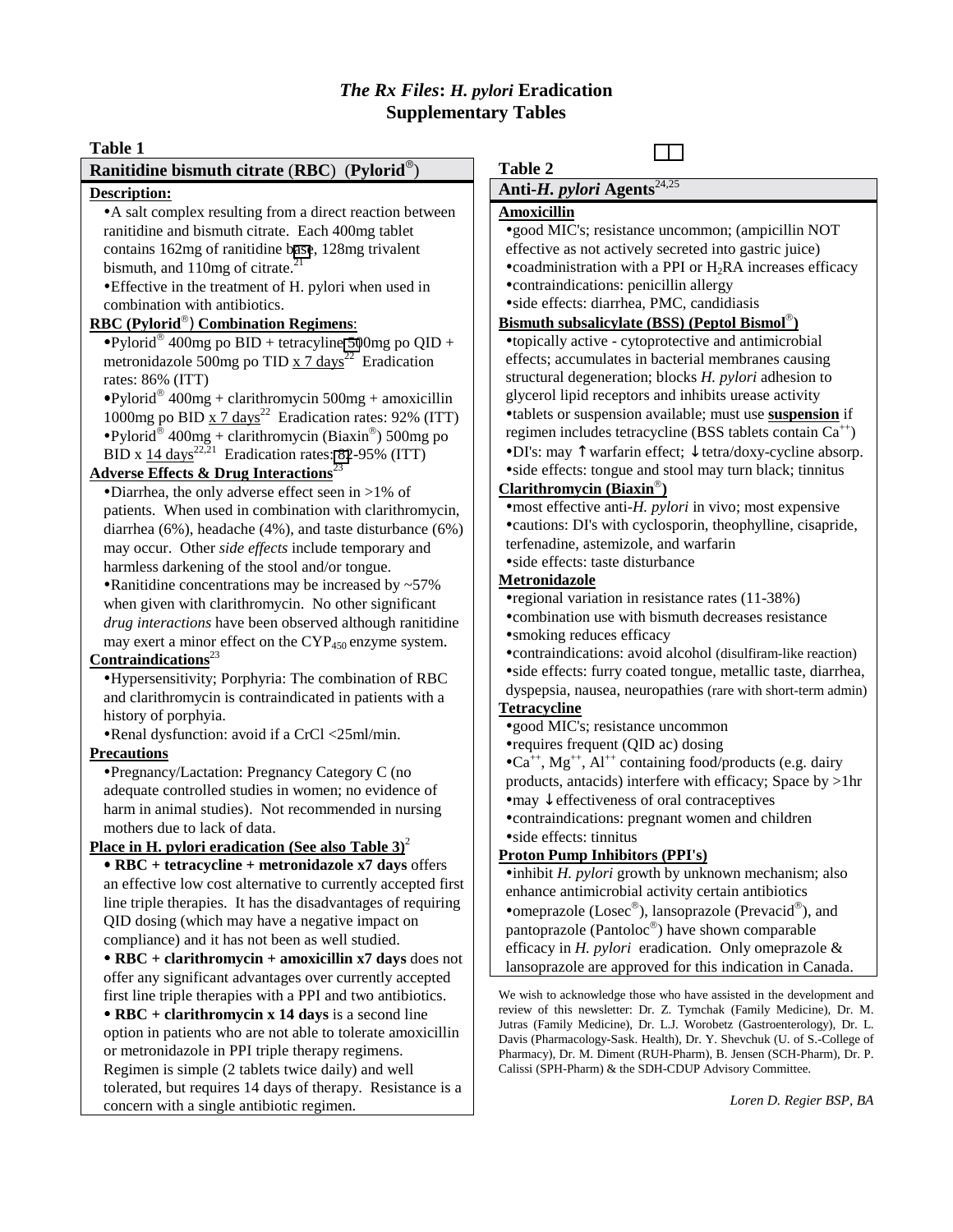| Table 3: H. pylori Eradication - 7 Day Regimens with >80% eradication rates (ITT)                        |                                                                                                                                                                     |                |       |                          | Prepared by Loren Regier BA, BSP - The Rx Files - AUG/2000                                                                                                                                                                                                              |  |
|----------------------------------------------------------------------------------------------------------|---------------------------------------------------------------------------------------------------------------------------------------------------------------------|----------------|-------|--------------------------|-------------------------------------------------------------------------------------------------------------------------------------------------------------------------------------------------------------------------------------------------------------------------|--|
|                                                                                                          | <b>Regimens</b>                                                                                                                                                     | <b>Days</b>    | Cost  | CCC <sup>4</sup>         | <b>Comments</b>                                                                                                                                                                                                                                                         |  |
| <b>First-Line</b><br><b>Triple Therapy</b><br>$(PPI + 2)$<br>antibiotics)                                | <b>lansoprazole</b> $(Prevacid^{\circledast})$<br>30mg po BID<br><b>metronidazole</b> ( $Flagyl^@$ )<br>500mg po BID<br>clarithromycin $(Biaxin^@)$<br>250mg po BID | X7d            | \$80  | $\checkmark$             | • 250mg dose of clarithromycin preferred as better tolerated,<br>equal or better efficacy (MACH I study <sup>26</sup> ), and less costly than<br>500mg dose in PPI+metronidazole regimen<br>· lansoprazole regimen may be preferred as less costly & less               |  |
|                                                                                                          | <i>Losec 1-2-3-M<sup>®</sup>:</i> omeprazole (Losec <sup>®</sup> )20mg po BID<br>metronidazole 500mg po BID<br>clarithromycin 250mg po BID                          | X7d            | \$84  | $\checkmark$             | DI's than omeprazole in the <i>Losec 1-2-3-M</i> <sup>®</sup> regimen<br>• avoid alcohol! (DI: metronidazole $\rightarrow$ disulfiram rx.)<br>• SE's: taste disturb. $(-14%)$ , diarrhea $(-13%)$ , headache $(-6%)$ ;<br>Also (less common): neuropathy, coated tongue |  |
|                                                                                                          | $Hp\text{-}PAC^{\circledast}$ $\bullet$ :<br>lansoprazole $\bullet$ 30mg po BID<br>amoxicillin<br>1000mg po BID<br>clarithromycin 500mg po BID                      | $\mathbf{X7d}$ | \$94  | V                        | • $\text{Hp-}PAC^{\circledast}$ contains the triple combination in a convenient 7<br>day blister pack; may be preferred as more convenient, less<br>expensive and possibly less DI's than <i>Losec 1-2-3-A</i> <sup>®</sup> regimen                                     |  |
|                                                                                                          | <i>Losec 1-2-3-A</i> <sup>®</sup> : omeprazole $\bullet$<br>20mg po BID<br>amoxicillin<br>1000mg po BID<br>clarithromycin 500mg po BID                              | X7d            | \$113 | $\checkmark$             | • lower dose of clarithromycin (250mg) was effective in some<br>studies but not currently recommended<br>• SE's: diarrhea (~28%), taste disturbance (~15%)<br>• MCI's: avoid if penicillin allergy                                                                      |  |
| <b>Alternative</b><br><b>Second-Line</b><br><b>Triple Therapy</b><br>RBC (Pylorid®)<br>$+2$ antibiotics) | RBC ( $Pylorid^{\circledR})$<br>400mg po BID<br>metronidazole<br>500mg po TID<br>tetracycline<br>500mg po QID                                                       | X7d            | \$46  |                          | · advantage: low cost option; disadvantage: QID dosing<br>• SE's: temporary darkening of stool and tongue, diarrhea<br>• MCI's: porphyria, renal dysfx (CrCl <25ml/min), pregnancy,<br>children; avoid alcohol                                                          |  |
|                                                                                                          | RBC $(Pylorid^{\circledast})$<br>$\bullet$<br>400mg po BID<br>metronidazole<br>                                                                                     | X7d            | \$69  | $\overline{\phantom{a}}$ | • SE's: temporary darkening of stool and tongue, diarrhea,<br>headache, taste disturbance · avoid alcohol<br>• MCI's: porphyria, renal dysfx (CrCl <25ml/min)                                                                                                           |  |
|                                                                                                          | 400mg po BID<br>RBC ( $Pylorid@$ )<br>1000mg po BID<br>amoxicillin<br>clarithromycin<br>500mg po BID                                                                | X7d            | \$98  |                          | • SE's: temporary darkening of stool and tongue, diarrhea,<br>headache, taste disturbance<br>• MCI's: porphyria, renal dysfx (CrCl <25ml/min); pen allergy                                                                                                              |  |
| <b>Alternative</b><br><b>Second-Line</b><br>Quadruple                                                    | 30mg po BID<br>lansoprazole<br>◈<br>bismuth subsalicylate (Peptol Bismol®) 30mls po QID<br>metronidazole<br>250mg po QID<br>tetracycline<br>500mg po QID ac         | X7d            | \$75  | $\checkmark$             | • Quadruple therapy may be indicated in cases of treatment<br>failure requiring retreatment<br>• Peptol Bismol® suspension preferred to tablets to avoid<br>drug interaction with tetracycline (Peptol Bismol® tablets contain                                          |  |
| <b>Regimens</b><br>$(PPI + bismuth +$<br>2 antibiotics)                                                  | ◈<br>20mg po BID<br>omeprazole<br>bismuth subsalicylate (Peptol Bismol®) 30mls po QID<br>metronidazole<br>250mg po QID<br>500mg po QID ac<br>tetracycline           | X7d            | \$79  | V                        | calcium carbonate which can interfere with tetracycline)<br>• SE's: temporary darkening of stool and tongue, diarrhea<br>• MCI's: porphyria, renal dysfx (CrCl <25ml/min), pregnancy,<br>children; avoid alcohol                                                        |  |

 $CCC = Canadian (H. pylori) Consensus Conference approved; **DI** = Drug interactions (see Table 2); **SE's** = Side Effects; **MCI's** = major contraindications; **Cost** = retail cost to consumer in SK$ per 7 day therapy - includes markup and dispensing fee(s); ☎ **= EDS**; **PPI** = Proton pump inhibitors; **RBC** = ranitidine bismuth citrate; **ITT =** intention to treat analysis. **Other Comments**: Pantoprazole (Pantoloc<sup>®</sup>) - not officially indicated for H. pylori however appears to be as effective as other PPIs (less well studied); Compliance is likely the most important factor in achieving eradication; Resistance is variable to metronidazole and may affect eradication rates; Bismuth/metronidazole combinations appear to be effective even in areas of higher metronidazole resistance; Follow-up acid suppression (with PPI or H2 receptor antagonist) not generally indicated once *H. pylori* eradicated except for acute ulcer healing, symptomatic, and complicated/high risk [patie](#page-4-0)nts. Other regimens in the literature: 1. Classic triple therapy (bismuth 30ml po OID + metronidazole 250mg po OID + tetracycline 500mg po OID x14days; ER~78%); 2. Quadruple 14 day therapy (ranitidine 300mg) po BID + bismuth 30ml po QID +metronidazole 250mg po QID + tetracycline 500mg po QID; ER >80%); 3. Four-day triple & quadruple therapies have also been recently studied with ER's >85%.<sup>27,28</sup> Comment on RBC: Eradication rate data for RBC awaits verification in further studies in order to fully evaluate its potential role compared to well established PPI-triple therapy regimens.